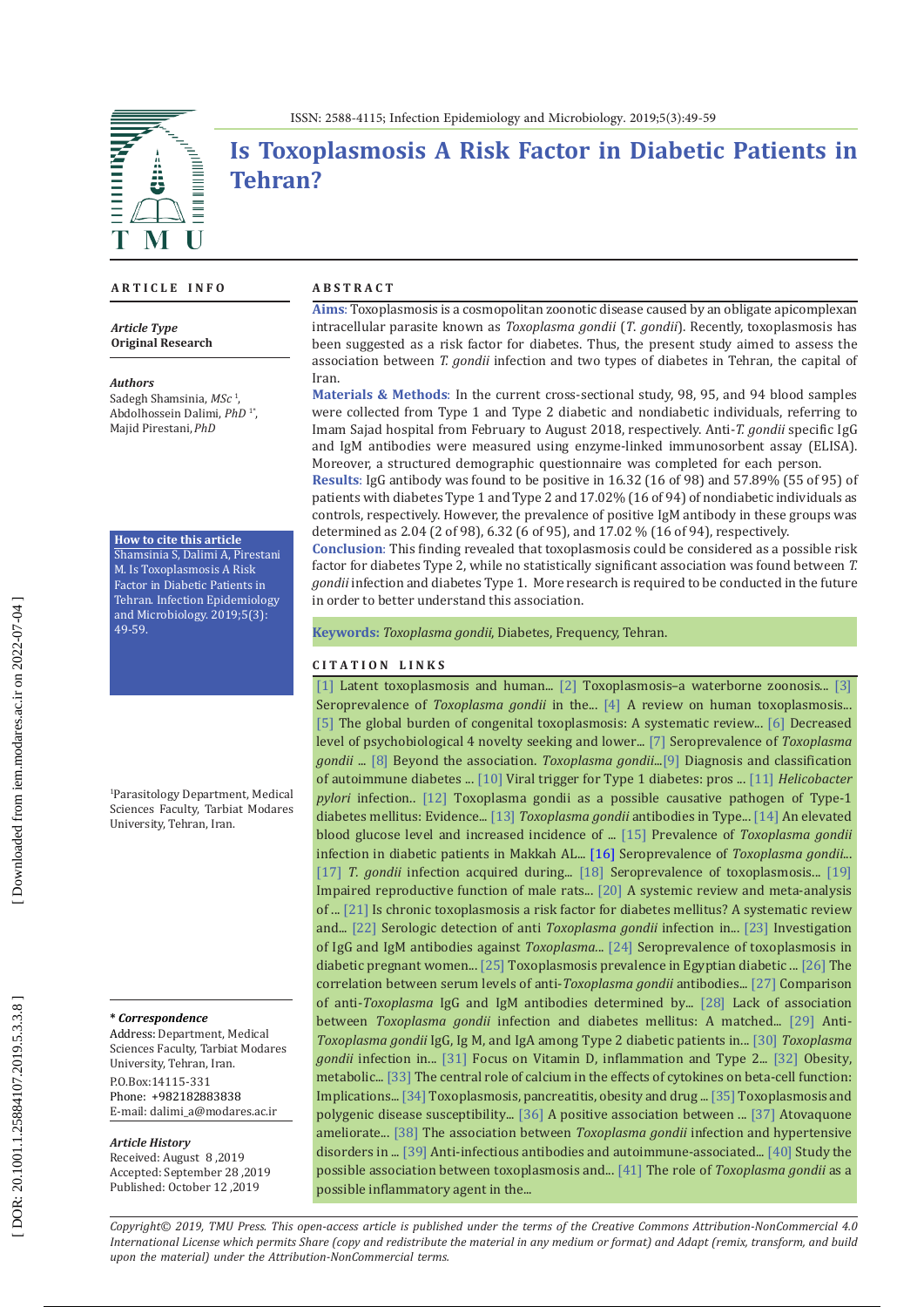### **Introduction**

Toxoplasmosis is a ubiquitous parasitic zoonosis caused by a protist with intracellular localization, called *Toxoplasma gondii* (*T. gondii*) which infects a diverse spectrum of warm blooded animal species, including humans  $[1-2]$ . As a public health concern, one-third of the human population is estimated to be infected by this protozoan  $[3]$ . In addition, this parasite is a thriving microorganism by virtue of great compatibility to diverse host species and employing various transmission routes comprising oocystcontaminated food/water, cyst-infected raw meat, vertical transmission, organ<br>transplantation. and transfusion of transplantation, and transfusion contaminated blood supplies [4]. On an international scale, annually 190100 (95% CI = 179300 – 206300) cases are congenitally infected with *Toxoplasma* infection, predominantly in South America and some Middle Eastern nations [5]. In developing and industrialized countries, the seroprevalence rates of 60 and 30% have been reported for *Toxoplasma* infection, respectively [6]. In Iran, the overall seroprevalence rate of toxoplasmosis among general population has been reported to be 39.3% (95% CI = 33.0% - 45.7%) [3]. While toxoplasmosis is usually asymptomatic in healthy individuals, neurological complications and congenital abnormalities (abortion, stillbirth, hydrocephalus, and blindness) may be anticipated for toxoplasmosis in pregnant women and immunocompromised individuals in particular [7-8].

Diabetes mellitus (DM) is considered as a chronic metabolic disorder, which is of particular importance in people on highcalorie diets. Insulin hormone secretion dysfunction (Type 1 diabetes, T1DM) and/or disoriented response to insulin by target cells (Type 2 diabetes, T2DM)

provoke this unhealthy condition leading to hazardous hyperglycemia with harsh sequelae  $[9]$ . DM is to a greater extent premised to be related to lifestyle, habits, genetic background, and autoimmune processes, reaching approximately 522 million morbidity rate by 2030. According to the previous reports, there exists probably a relationship between DM and infectious pathogens such as Coxsakie B4 virus [10] and *Helicobacter pylori* [11]. In this context, *T. gondii* may also have a role in DM causality, and various studies are now focused on this aspect around the world [12-18].

**Objevtives:** This study intended to investigate the seroprevalence of *T. gondii* infection among T1DM and T2DM patients referring to Imam Sajjad hospital, Tehran, Iran using enzyme-linked immunosorbent assay (ELISA).

## **Material and methods**

**Study area and study design**: Tehran is the capital and most crowded city of Iran with approximately 8.7 million residents and 15 million metropolitan population, located in an area of around 574 km 2. A cold semi-arid continental climate with a Mediterranean precipitation pattern is predominant in Tehran, defined by Alborz mountain ranges to the north and central desert to the south. In general, Tehran possess mild spring and autumn, dry and hot summer as well as wet and cold winter. Throughout the year, there is an average of 429 mm precipitation and 46% relative humidity ([https://](https://en.wikipedia.org/wiki/Tehran) [en.wikipedia.org/wiki/Tehran](https://en.wikipedia.org/wiki/Tehran)).

This case-control study aimed to evaluate the association between *T. gondii* infection and T1DM and T2DM patients referring to Imam Sajjad Hospital in Tehran, Iran using ELISA serological technique.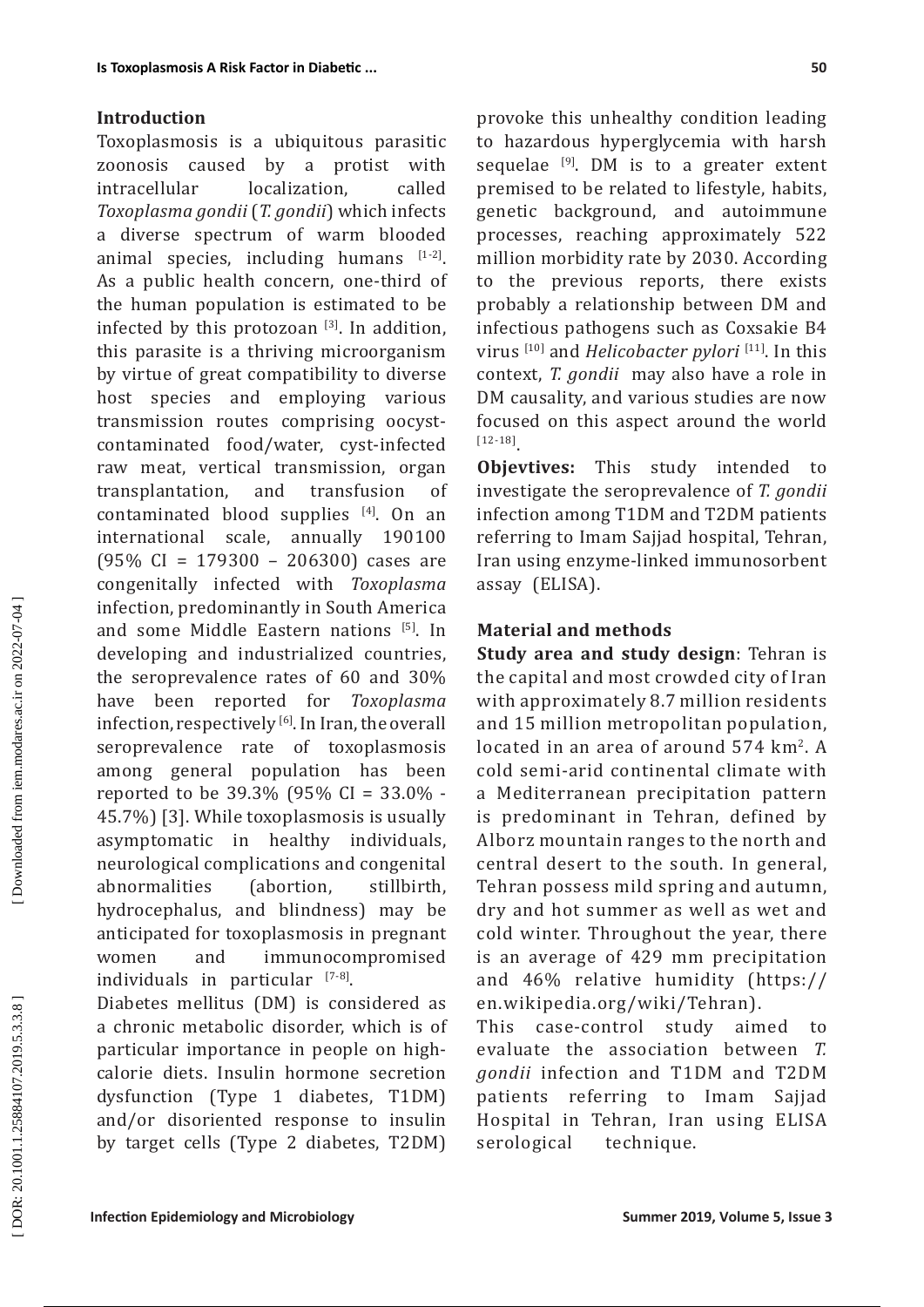**Questionnaire**: A questionnaire was designed to involve some probable risk factors for toxoplasmosis and to assess their impact on the outcomes of examined individuals. Demographic parameters and risk factors included in the questionnaire were as follows: age, gender, education, animal contact, history of serious disease, and DM type (T1DM and T2DM).

**Participants and sampling**: Totally, 287 participants were randomly included in this study, who referred to Imam Sajjad Hospital in Tehran from February to August 2018. After obtaining consent form of each person to secure the trust and confidence, a pre-designed questionnaire was filled out, then 3 mL clotted blood (for sera samples) and 2 mL EDTA-incorporated blood (for HbA1C test) were collected of each person. Diabetic patients were those with positive fasting blood glucose and HbA1C (glycated hemoglobin, indicating 3-months blood glucose), while control individuals were negative. Sera were obtained by centrifugation (3000 rpm, 10 min) and kept frozen at -20 °C for further use.

**ELISA test**: In order to discern the acute and chronic phases of the infection, anti-*T. gondii* IgM and IgG antibodies titers were detected in obtained sera using two commercial capture ELISA kits, Captia ™ *Toxoplasma gondii* IgM and IgG (Trinity Biotech, Ireland), according to the<br>manufacturer's instructions. manufacturer's

**Statistical analysis**: SPSS software (Ver. 21) was used for results analysis with a *p*-value < 0.05 as statistically significant. To compare the seroprevalence values with sociodemographic data and risk factors of included subjects, chi-squared and fisher's exact tests were employed.

### **Findings**

In total, 98 T1DM and 95 T2DM as well

as 94 control subjects enrolled in this investigation. IgG antibody was found to be positive in 16.32 (16 of 98) and 57.89% (55 of 95) of patients with diabetes Type 1 and Type 2 and 17.02% (16/94) of nondiabetic individuals as controls. However, the prevalence of positive IgM antibody in these groups was determined as 2.04 (2 of 98), 6.32 (6 of 95), and 17.02 % (16 of 94), respectively.

 According to ELISA test results, 2.04 and 6.32% of T1DM and T2DM patients and 17.02% of control individuals had anti-*Toxoplasma* specific IgM antibody, respectively. The IgM seroprevalence was statistically significant among the T1DM (*p* < .0001) and T2DM (*p* = .022) patients compared to the control group (Table 1, Fig. 1). Moreover, 16.32 and 57.89% of T1DM and T2DM patients and 17.02% of control subjects were positive for anti-T. gondii specific IgG, respectively. This seropositivity was statistically significant among the T2DM patients in comparison with T1DM (p < .0001) or control groups ( $p < .0001$ ). Also, the comparison of IgG in DM patients was statistically significant (p < .0001) (Table 2, fig. 2).

The details of sociodemographic parameters and risk factors analysis for T1DM patients and control individuals are shown in Table 3. The age of the examined patients was a significant parameter ( $p = .007$ ), and the highest seroprevalence of Toxoplasma infection was observed in T1DM patients in the age group of 20-30 years. There was a significant difference between the seropositive male (14%) and female (60%) individuals ( $p = .007$ ). Additionally, there was no significant difference in seroprevalence of Toxoplasma infection regarding education, animal contact, and history of serious disease. Regarding the evaluated factors for T2DM patients, there was no statistically significant difference in seroprevalence of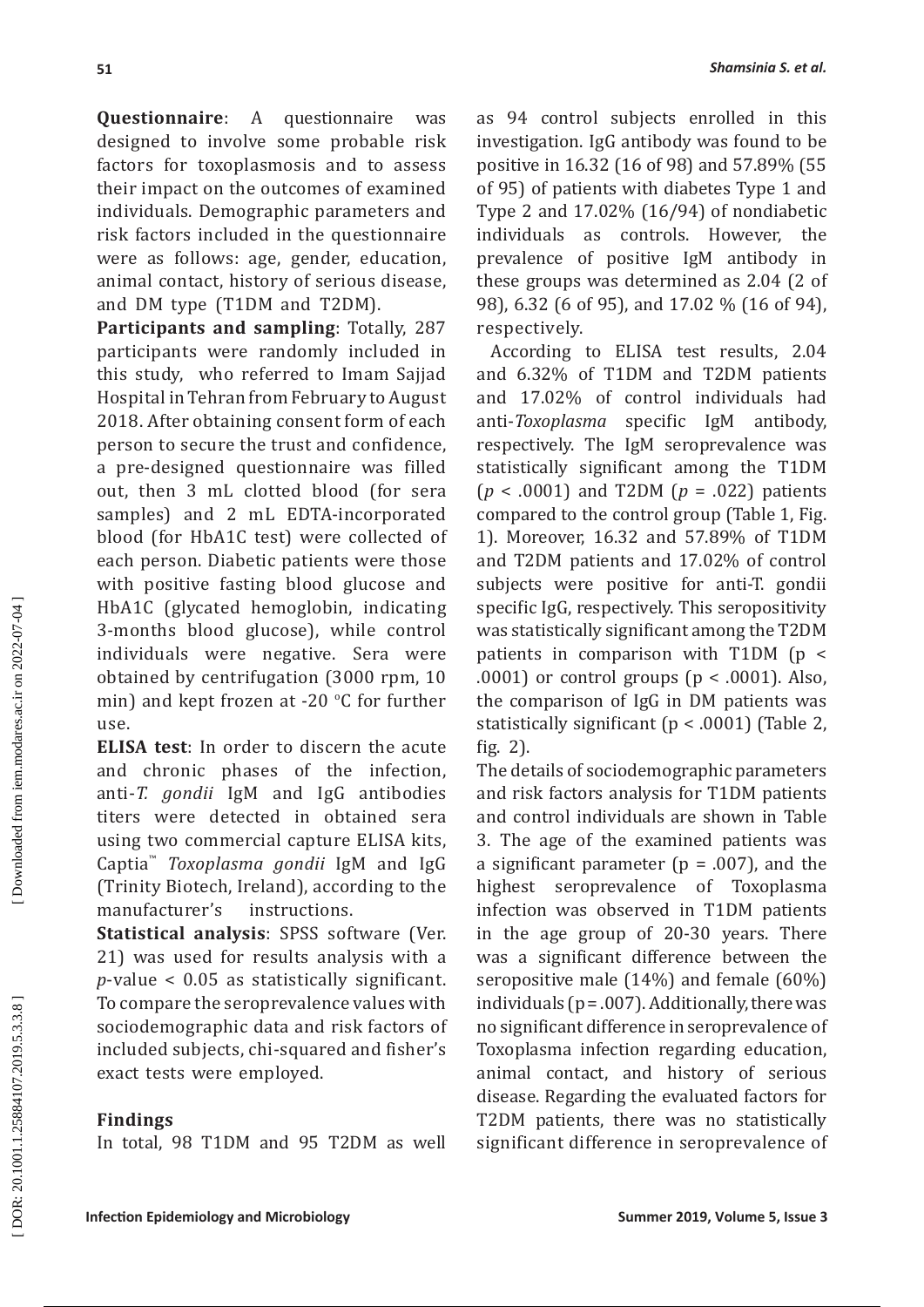|                              | T <sub>1</sub> DM<br>$(n = 98)$ | T <sub>2</sub> DM<br>$(n = 95)$ | Control<br>$(n = 94)$ | $x^2$                           | P-value                          |
|------------------------------|---------------------------------|---------------------------------|-----------------------|---------------------------------|----------------------------------|
|                              | n(%)                            | $n(\%)$                         | n(%)                  | $x^2 = 14.827$                  | $P = .001$                       |
| Anti-Toxoplasma<br>$IgM +ve$ | 2(2.04)                         | 6(6.32)                         | 16(17.02)             | $x^2 = 2.219$                   | $P^* = .136$                     |
| Anti-Toxoplasma<br>IgM -ve   | 96 (97.96)                      | 89 (93.68)                      | 78 (82.98)            | $x^2$ = 12.673<br>$x^2 = 5.265$ | $P^* = .000$<br>$P^{***} = .022$ |

**Table 1)** Frequency of anti-*Toxoplasma* IgM among T1DM & T2DM groups

**p\*:** T1DM vs T2DM, **p\*\* :** T1DM vs Control, **p\*\*\* :** T2DM vs Control

**Table 2)** Frequency of anti-Toxoplasma IgG among T1DM & T2DM groups

|                              | <b>T1DM</b><br>$(n=98)$ | <b>T2DM</b><br>$(n=95)$ | Control<br>$(n=94)$ | $\rm x^2$      | P- value         |
|------------------------------|-------------------------|-------------------------|---------------------|----------------|------------------|
|                              | $n$ (%)                 | $n$ (%)                 | $n$ (%)             | $x^2 = 51.149$ | $P = 0.000$      |
| Anti-Toxoplasma<br>$IgG +ve$ | 16(16.32)               | 55 (57.9)               | 16(17)              | $x^2 = 35.844$ | $P^{**} = 0.001$ |
| Anti-Toxoplasma              |                         |                         |                     | $x^2 = 0.017$  | $P^{**} == 897$  |
| $IgG -ve$                    | 82(83.7)                | 40(42.1)                | 78 (83)             | $x^2 = 33.655$ | $P^{***} = .000$ |

**p\*:** T1DM vs T2DM, **p\*\* :** T1DM vs Control, **p\*\*\* :** T2DM vs Control



**Figure 1)** Frequency of anti-*Toxoplasma* IgM among T1DM & T2DM groups



**Figure 2)** Frequency of anti-Toxoplasma IgG among T1DM & T2DM groups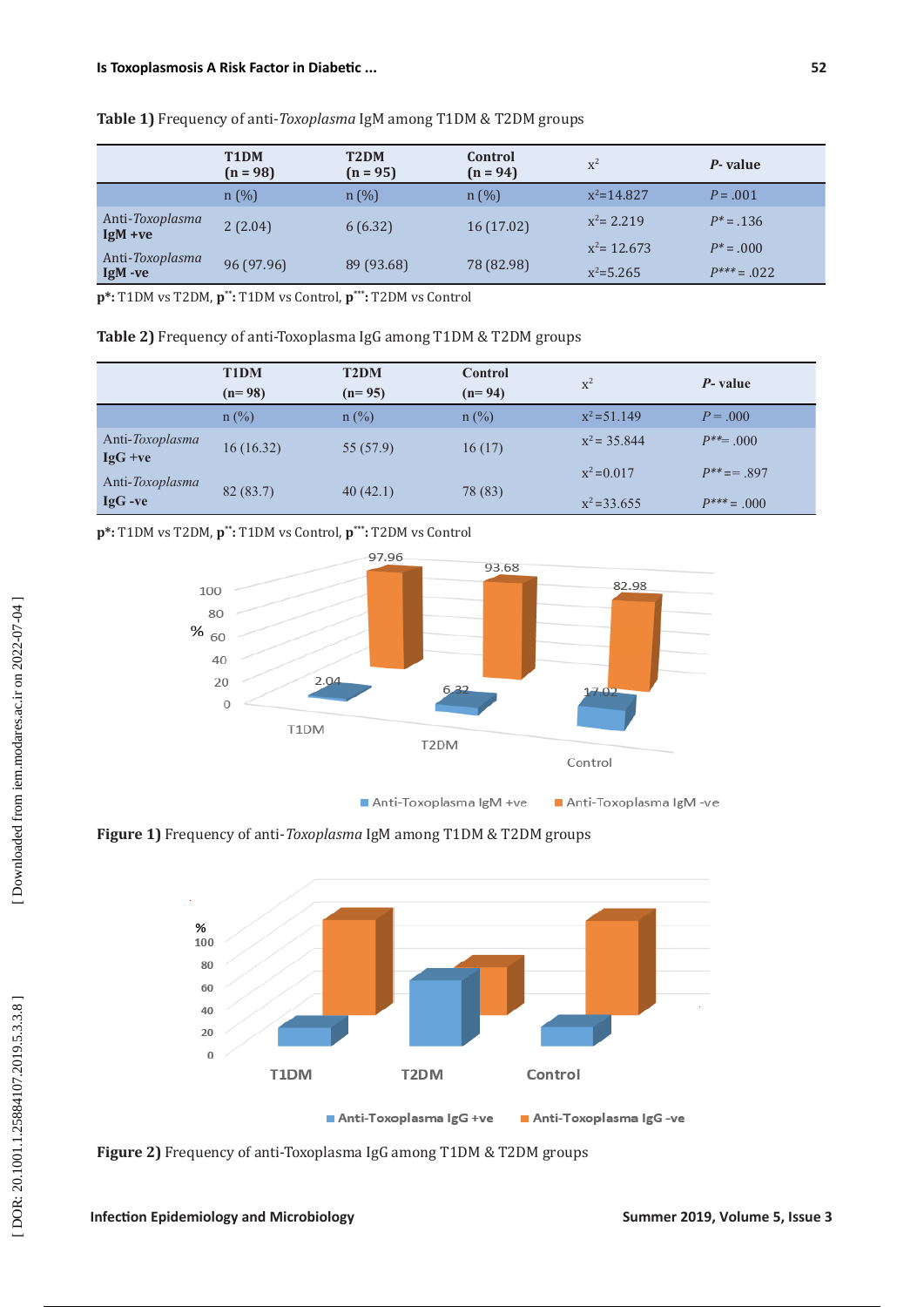| Characteristic                      | $T1DM (N=98)$<br>Controls $(N=94)$ |                 |               |             |               |                  | <b>T1DM</b> vs<br><b>Controls</b> |             |             |
|-------------------------------------|------------------------------------|-----------------|---------------|-------------|---------------|------------------|-----------------------------------|-------------|-------------|
|                                     | No.<br>tested                      | No.<br>positive | $\frac{0}{0}$ | $P$ - value | No.<br>tested | No.<br>positive  | $\frac{0}{0}$                     | $P$ - value | $P$ - value |
| Age                                 |                                    |                 |               |             |               |                  |                                   |             |             |
| $<$ 20                              | 44                                 | $\overline{4}$  | 9.1           | .007        | $27\,$        | $\overline{3}$   | 11.1                              | .015        | .782        |
| $20 - 30$                           | 41                                 | $8\,$           | 19.5          |             | 54            | 9                | 16.7                              |             | .720        |
| $31 - 40$                           | 11                                 | $\sqrt{2}$      | 18.2          |             | 11            | $\sqrt{2}$       | 18.2                              |             | .999        |
| $>41$                               | $\sqrt{2}$                         | $\overline{2}$  | 100           |             | $\sqrt{2}$    | $\sqrt{2}$       | 100                               |             |             |
| <b>Gender</b>                       |                                    |                 |               |             |               |                  |                                   |             |             |
| Male                                | 93                                 | 13              | 14            | .007        | 85            | 14               | 16.5                              | .662        | .643        |
| Female                              | 5                                  | $\overline{3}$  | 60            |             | 9             | $\overline{2}$   | 22.2                              |             | .158        |
| <b>Education</b>                    |                                    |                 |               |             |               |                  |                                   |             |             |
| Illiterate &<br>primary school      | 17                                 | $\overline{4}$  | 23.5          | .210        | $\,1$         | $\boldsymbol{0}$ | $\boldsymbol{0}$                  | .500        | .582        |
| Diploma & post<br>diploma           | 54                                 | $\sqrt{6}$      | 11.1          |             | 63            | $\overline{9}$   | 14.3                              |             | .446        |
| Higher education<br>(BSc or higher) | 27                                 | 6               | 22.2          |             | 30            | $\overline{7}$   | 23.3                              |             | .920        |
| <b>Animal contact</b>               |                                    |                 |               |             |               |                  |                                   |             |             |
| Yes                                 | 14                                 | $\mathbf{1}$    | 7.1           | .315        | 25            | $\overline{3}$   | 12                                | .436        | .632        |
| $\rm No$                            | 84                                 | 15              | 17.9          |             | 69            | 13               | 18.8                              |             | $.876\,$    |
| <b>History of other</b><br>diseases |                                    |                 |               |             |               |                  |                                   |             |             |
| Yes                                 | 21                                 | $\,1\,$         | 4.8           | .106        | $1 -$         | $\boldsymbol{0}$ | $\overline{0}$                    | .649        | .823        |
| No                                  | $77\,$                             | 15              | 19.5          |             | 93            | 16               | 17.2                              |             | .702        |
| Total                               | 98                                 | $16\,$          | 16.3          |             | 94            | $16\,$           | $17\,$                            |             | .897        |

### **Table 3)** Frequency of T. *gondii* IgG in T1DM patients and controls

**Infection Epidemiology and Microbiology Summer 2019, Volume 5, Issue 3** Summer 2019, Volume 5, Issue 3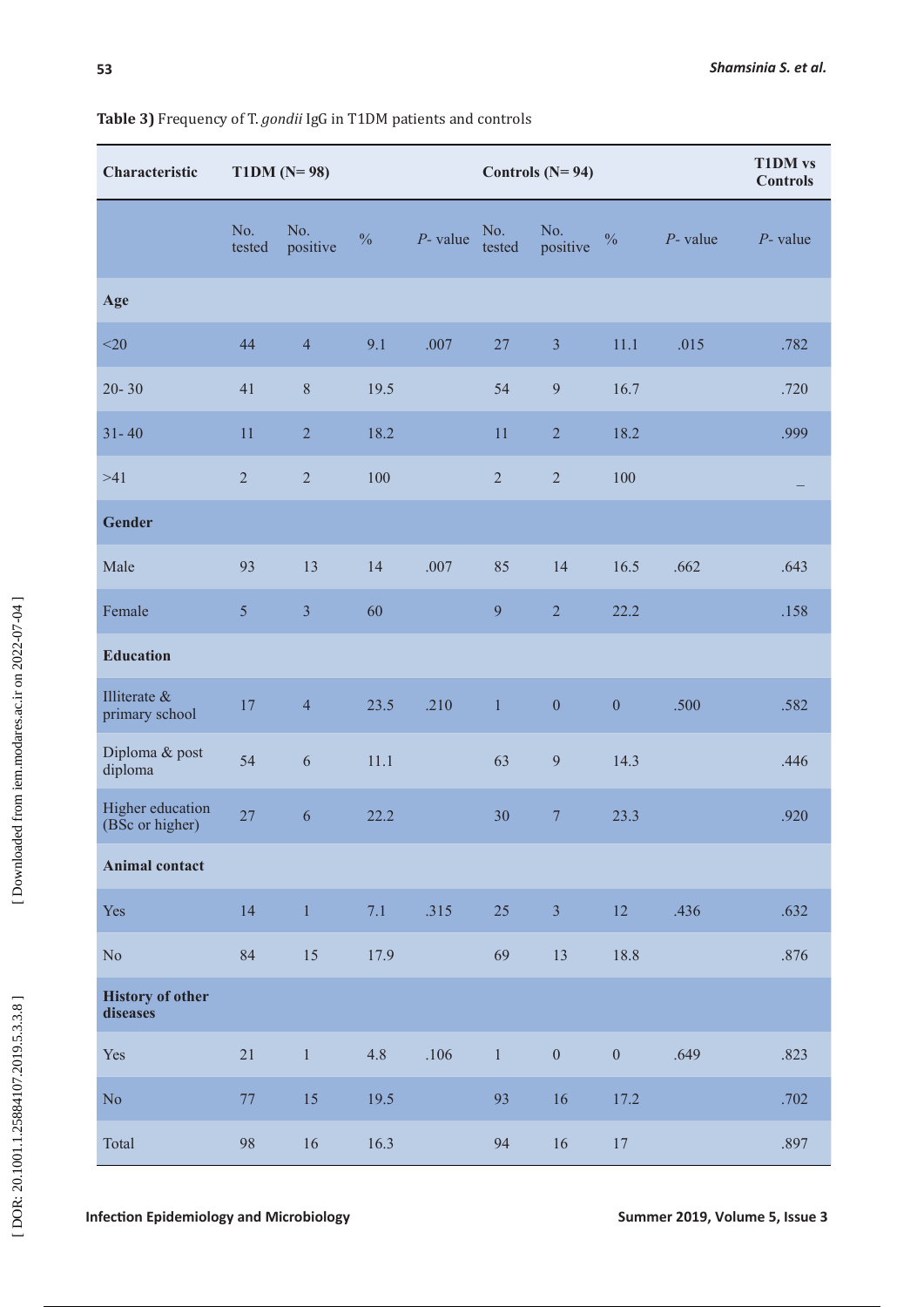| Characteristic                         | $T2DM (N=95)$    |                  |                  |            | Controls $(N=94)$ |                  |                  |               | <b>T2DM</b> vs<br><b>Controls</b> |
|----------------------------------------|------------------|------------------|------------------|------------|-------------------|------------------|------------------|---------------|-----------------------------------|
|                                        | $N0$ .<br>tested | No.<br>positive  | $\frac{0}{0}$    | $P$ -value | $N0$ .<br>tested  | No.<br>positive  | $\frac{0}{0}$    | $P-$<br>value | $(P$ - value)                     |
| Age                                    |                  |                  |                  |            |                   |                  |                  |               |                                   |
| $<$ 20                                 | $\overline{3}$   | $\boldsymbol{0}$ | $\boldsymbol{0}$ | .187       | 27                | $\mathfrak{Z}$   | 11.1             | .015          | .573                              |
| $20 - 30$                              | $\sqrt{6}$       | $\overline{3}$   | 50               |            | 54                | 9                | 16.7             |               | .053                              |
| $31 - 40$                              | 6                | $\overline{3}$   | 50               |            | 11                | $\sqrt{2}$       | 18.2             |               | .169                              |
| $>41$                                  | 80               | 49               | 61.3             |            | $\overline{2}$    | $\sqrt{2}$       | 100              |               | .264                              |
| <b>Gender</b>                          |                  |                  |                  |            |                   |                  |                  |               |                                   |
| Male                                   | 57               | 30               | 52.6             | .203       | 85                | 14               | 16.5             | .662          | .000                              |
| Female                                 | 38               | 25               | 65.8             |            | 9                 | $\overline{2}$   | 22.2             |               | .017                              |
| <b>Education</b>                       |                  |                  |                  |            |                   |                  |                  |               |                                   |
| Illiterate &<br>primary school         | 35               | 22               | 62.9             | .126       | $\,1\,$           | $\boldsymbol{0}$ | $\boldsymbol{0}$ | .500          | .204                              |
| Diploma & post<br>diploma              | 39               | 18               | 46.2             |            | 63                | $\overline{9}$   | 14.3             |               | .000                              |
| Higher<br>education<br>(BSc or higher) | 21               | 15               | 71.4             |            | 30                | $\overline{7}$   | 23.3             |               | .001                              |
| <b>Animal contact</b>                  |                  |                  |                  |            |                   |                  |                  |               |                                   |
| Yes                                    | 15               | $\sqrt{8}$       | 53.3             | .697       | 25                | $\overline{3}$   | 12               | .436          | .005                              |
| $\rm No$                               | $80\,$           | 47               | 58.8             |            | 69                | 13               | 18.8             |               | .000                              |
| <b>History of</b><br>other diseases    |                  |                  |                  |            |                   |                  |                  |               |                                   |
| Yes                                    | 33               | 15               | 45.5             | .073       | $\mathbf{1}$      | $\boldsymbol{0}$ | $\boldsymbol{0}$ | .649          | .367                              |
| No                                     | 62               | 40               | 64.5             |            | 93                | 16               | 17.2             |               | $.000$                            |
| Total                                  | 95               | 55               | 57.9             |            | 94                | 16               | 17               |               |                                   |

# **Table 4)** Frequency of T. *gondii* IgG in T2DM patients and controls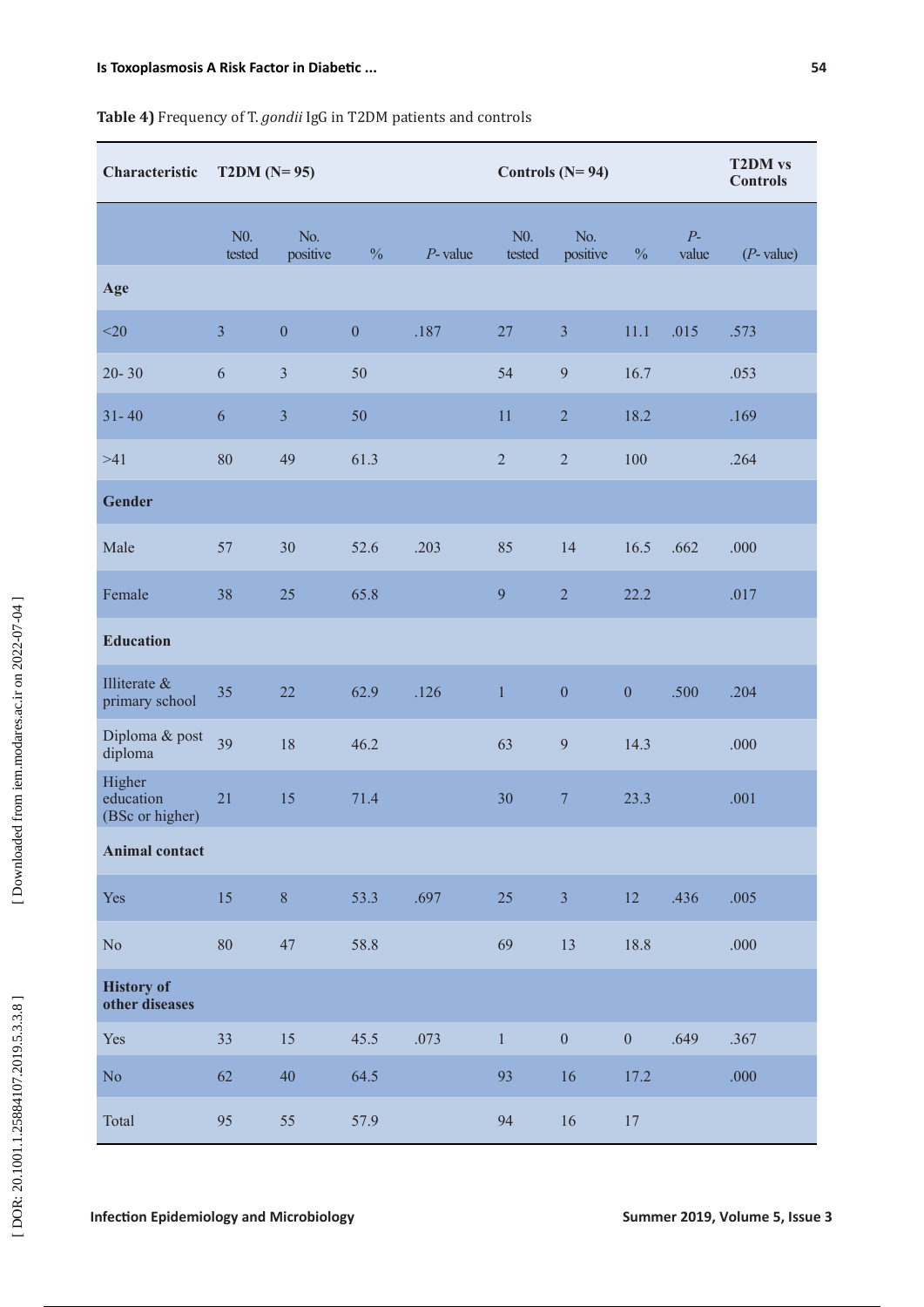# Toxoplasma infection (Table 4). **Discussion**

Despite passing a century since its discovery, *T. gondii* protist has still remained as a mystery because many aspects of its biology and pathogenesis are yet to be elucidated [19]. The facts that *Toxoplasma* could eventually propagate in any nucleated host cell and that cell-mediated immune responses as well as antibody production are substantially subdued during chronic toxoplasmosis, have raised this question that this protozoan parasite may have an underlying role in triggering, accelerating, or precipitating the mechanistic processes of overt clinical autoimmunity conditions such as DM [17, 20]. In recent years, there have been increasing works designed as cross-sectional or casecontrol studies on the association between *T. gondii* infection and the risk of DM occurrence with conflicting findings. Interestingly, most of such investigations have been conducted in some Middle Eastern countries such as Iran, Iraq, and Egypt, while there exists a huge gap in data in other parts of the globe [20-21]. In current case-control study, it was attempted to address such association in T1DM and T2DM patients referring to Imam Sajjad hospital in Tehran using ELISA method.

Overall, 16 out of 98 T1DM and 55 out of 95 T2DM patients and 16 out of 94 control individuals were found to be infected by *T. gondii*, which was statistically significant among the all groups (*p* < .0001). Such finding is consistent with the findings of some studies by Shirbazou et al. (2013) ( *p* = .001) [22], Jafari Modrek et al. (2015) ( *p* = .015) [23], Saki et al *.* (2016) ( *p* < .05) [24] in Iran, Hemida et al. (2018) ( *p* = .03) [25], and Beshay et al. (2018)  $(p = .027)$ <sup>[12]</sup> in Egypt. Nevertheless, some studies results counteract with this study results; for instance, Khalili et al. (2018) and Siyadatpanah et al. (2013) in Iran indicated no statistically significant difference

between DM and nondiabetic groups [26-27]. Additionally, another case-control study in Mexico revealed no association between *Toxoplasma* infection and DM ( $p = .18$ ) <sup>[28]</sup>. Precisely, the present study results showed that only T2DM patients had considerably elevated levels of anti-*Toxoplasma* specific IgG titers (57.9%) in comparison with the control group (17%), which was statistically significant ( *p*< .0001). Similarly, Younis et al. (2018) reported a high *Toxoplasma* seroprevalence (41.5%) in T2DM patients compared to the control subjects (24%) <sup>[29]</sup>. Furthermore, Li et al. (2018) in China represented significantly higher *Toxoplasma* seroprevalence in T2DM patients (23.5%) than in the control group (11.75%) (*p* < .001) [30]. Two recent meta-analysis studies also emphasized the present study findings and remarked a positive association between *Toxoplasma* exposure and T2DM occurrence , while Majidiani et al. (2018) rejected such probable relevance regarding T1DM [20-21]. Beyond the last two decades, direct and indirect links between inflammation and T2DM have been clarified, suggesting this type of DM as a chronic inflammatory disease [17, 31-32]. For instance, T2DM progression has been increasingly correlated with β-cells dysfunction and/or necrosis through reactive oxygen species (ROS), nitric oxide (NO), and various pro-inflammatory cytokines, leading to possible insulin resistance in animals [17, 20, 33]. In such molecular milieu induced by T2DM, latent *T. gondii* cysts may be reactivated and cause infection. Furthermore, efficient intracellular replication of *Toxoplasma* tachyzoites has been elucidated in the presence of D-glucose and insulin in a dose-response manner [34]. Altering inflammatory fat distribution following *T. gondii* lodging in fatty tissues is proposed as a plausible initiation factor for obesity [35]. Since T2DM is highly associated with obesity,<br>Toxoplasma infection could indirectly *Toxoplasma* infection could indirectly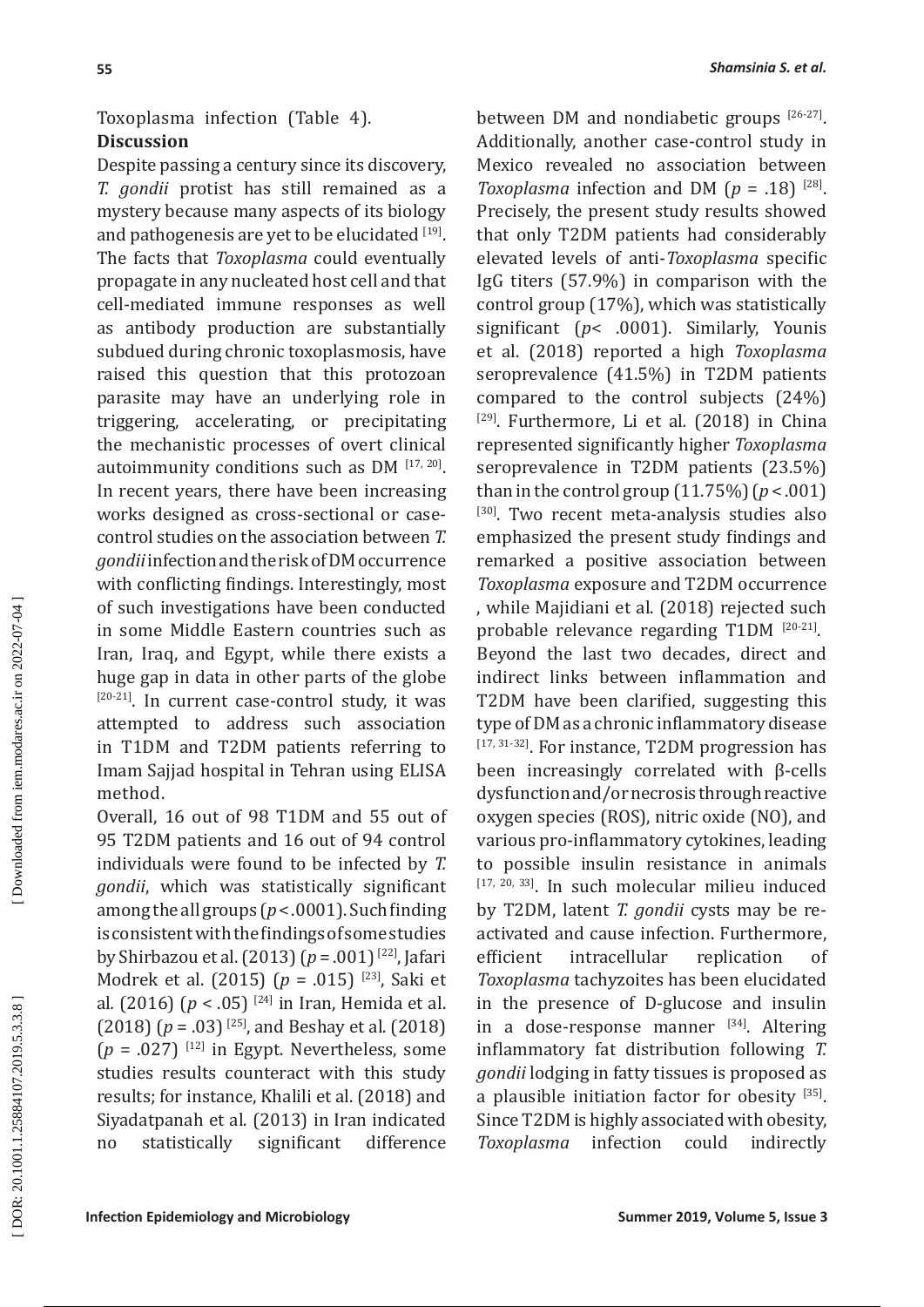provoke this chronic disease [36]. Besides, *T. gondii*-induced behavioral changes through dopamine pathway alternations, such as overeating, may accidentally promote obesity and subsequent T2DM [36-37]. Recently, a casecontrol study on Chinese population showed that the risk of developing hypertension in *T. gondii*-infected T2DM patients is 2.34 fold more than those without *Toxoplasma* infection [38]. All these data are pieces of a puzzle, which together imply the plausible central role of this parasitic infection in DM development and complications.

The seroprevalence of IgG in T1DM patients was 16.3% ( *p* = .897), which is in agreement with the result (16.5%) obtained by Li et al. (2018) in China through a commercial ELISA test  $[30]$  but disagreement with the result (5.4%) obtained by Krause et al. (2009) in Colombia via BioPlex 2200 as a novel flow cytometry technique [39]. In contrary, Beshay et al. (2018) in Egypt utilized Electrochemiluminescence IgG immunoassay and determined a very high seroprevalence for IgG (86.37%) in T1DM patients [12]. Also, two other Egyptian investigations using ELISA approach denoted higher seroprevalence rates for IgG than that reported in the present study [16, 25], similar to Gokce et al.'s  $(2008)$  study in Turkey  $^{[13]}$ . Nevertheless, there was no statistically significant association between T1DM and *T. gondii* positive individuals ( *p* = .897), in consistent with other studies results [13, 16, 30, <sup>39]</sup>. Regarding sociodemographic parameters and risk factors examined in this study, there was no statistically significant difference between T2DM cases. Consistent with the present study, gender wasn't a significant parameter ( *p* = .63) in T2DM patients in Libya; although age was a significant parameter ( *p* = .013) with the most positive cases in the age group of 29-39 years  $[29]$ . Li et al. (2018) in China also reported other significant risk factors for T2DM cases, including keeping

cats at home  $(p = .017)$ , consumption of raw/ undercooked meat ( *p* < .001), consumption of oyster  $(p < .001)$ , and consumption of fish  $(p < .001)$ <sup>[30]</sup>. Regarding T1DM patients in this study, only age  $(P = 0.007)$  and gender  $(P = 0.007)$  were statistically significant parameters, and the age group of 20- 30 years and men were among the most affected patients, respectively. In agreement with the present study result, only age was a significant parameter in a study in Iraq ( *p* = .003) [40-41]. In addition, Khattab et al. (2019) reported other risk factors consisting of residence ( *p* < .001), undercooked meat (P  $= 0.001$ ), and contact with cat and soil ( $p <$ .0001) [16].

This study met some limitations as follows: 1) not considering more risk factors for this case-control study such as consumption of raw/undercooked meat and obesity/ overweight; 2) lack of standard criteria for various parameters such as T2DM diagnosis (methodological heterogeneity); and 3) not excluding patients suffering from psychiatric illnesses because such individuals cause a clinical heterogeneity concern and are mostly seropositive for *T. gondii*. Moreover, there is a need for more studies to evaluate stagespecific serum inflammatory biomarkers in order to more shed light on the association between the T2DM-*Toxoplasma* paradigm. In addition, nationwide case-control serosurveys are required in all age groups by considering all likely confounding factors. In conclusion, this study indicated that the frequency of anti-*Toxoplasma* specific IgG antibodies was more in T2DM patients as compared to the control group.

### **Conclusion**

This finding revealed that toxoplasmosis is as a possible risk factor for diabetes type 2, while no statistically significant association was found between T. gondii infection and diabetes type 1. More research is required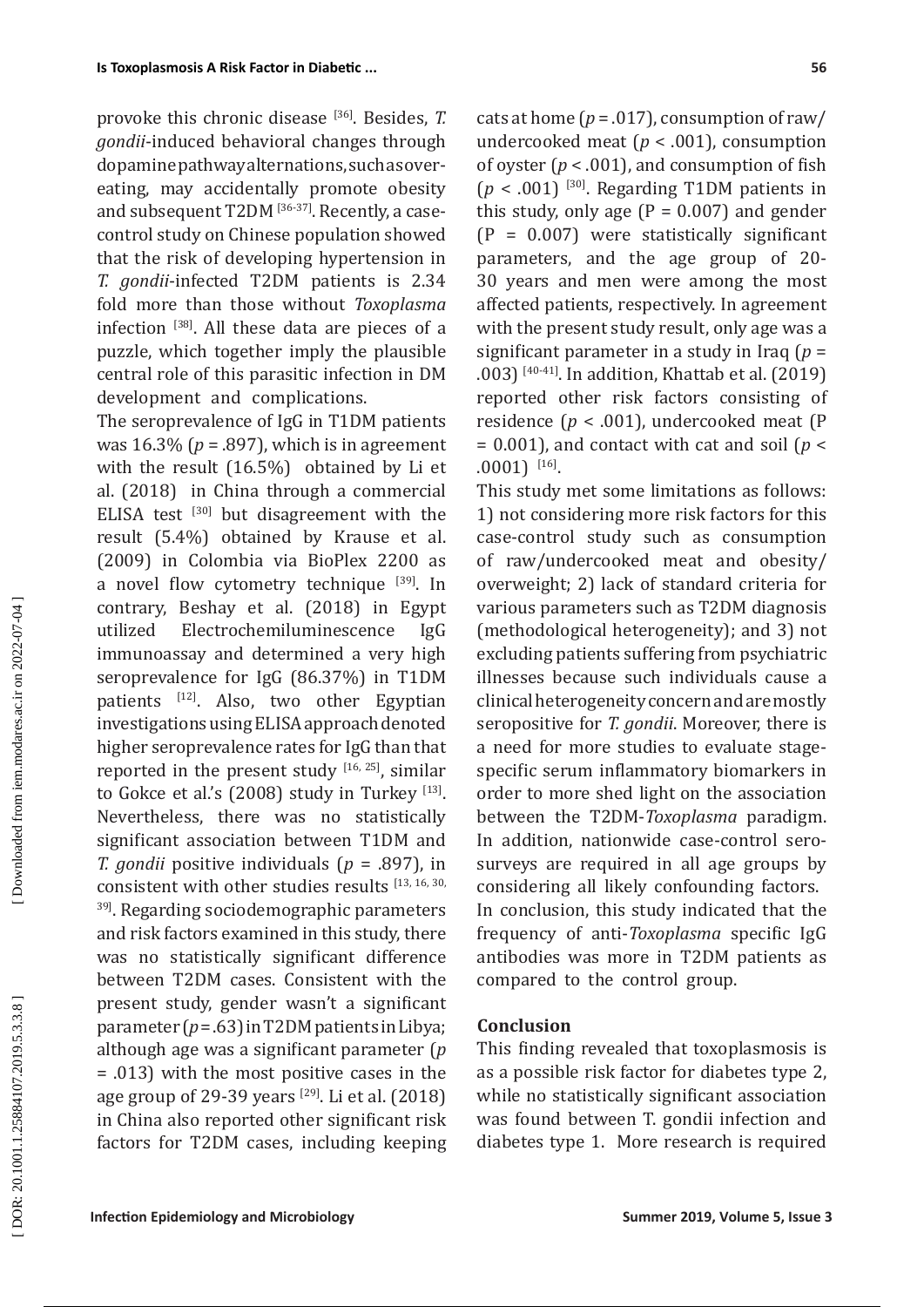to better understanding of this association in the future.

**Acknowledgements:** The authors would like to thank all the staff of Department of Parasitology of Faculty of Medical Sciences, Tarbiat Modares University, Iran. This paper was issued from dissertation of Mr. Sadegh Shamsinia, M.Sc. student of Medical Parasitology.

**Ethical permissions**: This study was approved by the ethical committee of Tarbiat Modares University (ID: IR.MODARES. REC.1397.179).

**Conflicts of interests**: The authors declared no potential conflicts of interest with respect to the research, authorship and/or publication of this article.

**Authors' Contribution**: Shamsinia S. and Dalimi A. conceived the study and designed the study protocol; Dalimi A. was the supervisor; M. Pirestani was the advisors and Shamsinia S. was the MSc student of this study. All authors read and approved the final version of the manuscript.

**Fundings:** This work was supported financially by Student Research Committee of Medical Sciences Faculty at Tarbiat Modares University (Grant no: 1398.1202)

# **References**

- 1. Dalimi A, Abdoli A. Latent toxoplasmosis and human. Iran J Parasitol. 2012; 7(1):1.
- 2. Dubey J. Toxoplasmosis–a waterborne zoonosis. Vet Parasitol. 2004; 126(1- 2):57-72.
- 3. Daryani A, Sarvi S, Aarabi M, Mizani A, Ahmadpour E, Shokri A, et al. Seroprevalence of Toxoplasma gondii in the Iranian general population: A systematic review and meta-analysis. Acta Trop. 2014; 137:185-94.
- 4. Saadatnia G, Golkar M. A review on human toxoplasmosis. Scand J Infect Dis. 2012; 44(11):805-14.
- 5. Torgerson PR, Mastroiacovo P. The global burden of congenital toxoplasmosis: A systematic review. Bull World Health Organ. 2013; 91(7):501-8.
- 6. Flegr J, Preiss M, Klose J, Havlı́ček J, Vitáková M, Kodym P. Decreased level of psychobiological 4 novelty seeking and lower intelligence in men latently infected with the protozoan parasite Toxoplasma gondii Dopamine, a missing link between schizophrenia and toxoplasmosis? Biol Psychol. 2003; 63(3):253-68.<br>Foroutan-Rad M, Khademvatan
- 7. Foroutan-Rad M, Khademvatan S, Majidiani H, Aryamand S, Rahim F, Malehi AS. Seroprevalence of Toxoplasma gondii in the Iranian pregnant women: A systematic review and meta-analysis. Acta Trop. 2016; 158:160-9.
- 8. Sutterland A, Fond G, Kuin A, Koeter M, Lutter R, Van Gool T, et al. Beyond the association. T oxoplasma gondii in schizophrenia, bipolar disorder, and addiction: A systematic review and meta analysis. Acta Psychiatr Scand. 2015; 132(3):161-79.
- 9. Canivell S, Gomis R. Diagnosis and classification of autoimmune diabetes mellitus. Autoimmun Rev. 2014; 13(4- 5):403-7.
- 10.Filippi CM, von Herrath MG. Viral trigger for Type 1 diabetes: pros and cons. Diabetes. 2008; 57(11):2863-71.
- 11.Jeon CY, Haan MN, Cheng C, Clayton ER, Mayeda ER, Miller JW, et al. Helicobacter pylori infection is associated with an increased rate of diabetes. Diabetes Care. 2012; 35(3):520-5.
- 12.Beshay EVN, El-Refai SA, Helwa MA, Atia AF, Dawoud MM. Toxoplasma gondii as a possible causative pathogen of Type-1 diabetes mellitus: Evidence from casecontrol and experimental studies. Exp Parasitol. 2018;188:93-101.
- 13.Goekce C, Yazar S, Bayram F, GUNDOGAN K. Toxoplasma gondii antibodies in Type

DOR: 20.1001.1.25884107.2019.5.3.3.8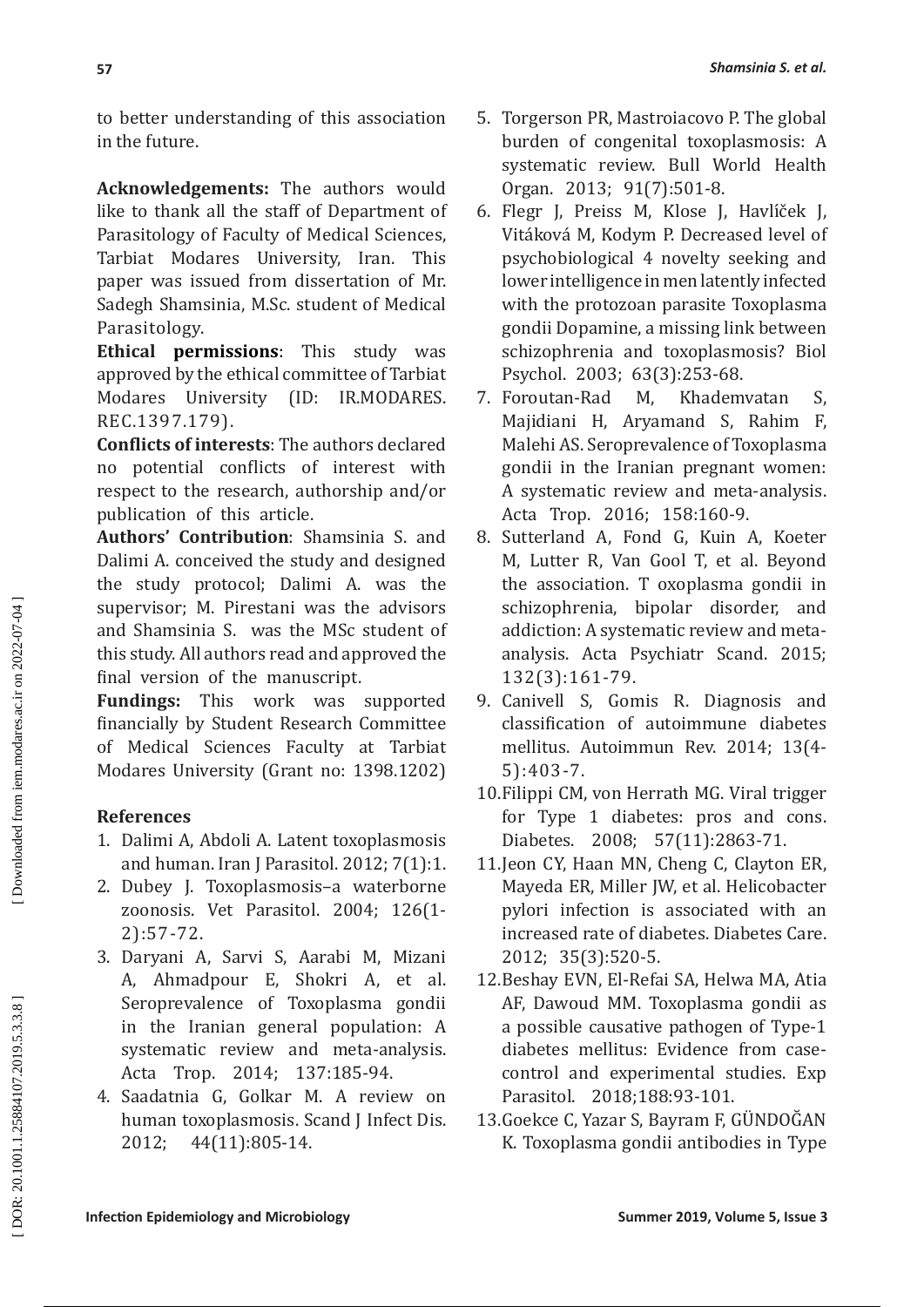1 diabetes mellitus. Turkiye Klinikleri J Med Sci. 2008; 28(5):619-22.

- 14.Kanková S, Flegr J, Calda P. An elevated blood glucose level and increased incidence of gestational diabetes mellitus in pregnant women with latent toxoplasmosis. Folia Parasitol. 2015; 62:1.
- 15.Khalil M, Baothman M, Alserhan F, Almunyif A, Alsharbe G, Samaren H, et al. Prevalence of Toxoplasma gondii infection in diabetic patients in Makkah AL Mukarramah, Saudi Arabia. Trop Biomed. 2018; 35(2):464-71.
- 16.Khattab HM, El Bassiouni SO, Abuelela MH, Elsalam DOA. Seroprevalence of Toxoplasma gondii among a group of Egyptian patients with Type I diabetes mellitus. Bull Nat Res Cent. 2019; 43(1):20.
- 17.Prandota J. T. gondii infection acquired during pregnancy and/or after birth may be responsible for development of both Type 1 and 2 diabetes mellitus. J Diabetes Metab. 2013; 4(2):55.
- 18.Saeed SA, Al-Aubaidi IK. Seroprevalence of toxoplasmosis antibodies among diabetes mellitus patients and assessment some biochemical markers. Ibn AL-Haitham J Pure Appl Sci. 2018: 539-51.
- 19.Abdoli A, Dalimi A, Movahedin M. Impaired reproductive function of male rats infected with Toxoplasma gondii. Andrologia. 2012; 44: 679-87.
- 20.Molan A, Nosaka K, Hunter M, Wang W. A systemic review and meta-analysis of human case -control studies examining the association between Toxoplasma gondii and Type 2 diabetes mellitus. Am J Life Sci Res. 2018; 6(3):106-22.
- 21.Majidiani H, Dalvand S, Daryani A, Galvan-Ramirez MdlL, Foroutan-Rad M. Is chronic toxoplasmosis a risk factor for diabetes mellitus? A systematic review and metaanalysis of case-control studies. Braz J Infect Dis. 2016; 20(6):605-9.
- 22.Shirbazou S, Delpisheh A, Mokhetari R, Tavakoli G. Serologic detection of anti Toxoplasma gondii infection in diabetic patients. Iran Red Crescent Med J. 2013; 15(8):701-3.
- 23.Modrek MJ, Saravani R, Mousavi M, Khorashad AS, Piri M. Investigation of IgG and IgM antibodies against Toxoplasma gondii among diabetic patients. Int J Infect. 2015; 2(3):e27595.
- 24.Saki J, Shafieenia S, Foroutan-Rad M. Seroprevalence of toxoplasmosis<br>in diabetic pregnant women in in diabetic pregnant women in southwestern of Iran. J Parasit Dis. 2016; 40(4):1586-9.
- 25.Hemida MH, Shahat SA, Bayoumy AM, Mohamed KA, Hassan SM. Toxoplasmosis prevalence in Egyptian diabetic patients. Al-Azhar Assiut Med J. 2018; 16(2):113- 6.
- 26.Khalili M, Mahami-Oskouei M, Shahbazi A, Safaiyan A, Mohammadzadeh-Gheshlaghi N, Mahami-Oskouei L. The correlation between serum levels of anti-Toxoplasma gondii antibodies and the risk of diabetes. Iran J Parasitol. 2018; 13(4):637-42.
- 27.Siyadatpanah A, Tabatabaie F, Oormazdi H, Meamar A, Razmjou E, Hadighi R, et al. Comparison of anti-Toxoplasma IgG and IgM antibodies determined by ELISA method in diabetic and nondiabetic individuals in west Mazandaran province, Iran, 2011-2012. Ann Biol Res. 2013; 4(6):281-5.
- 28.Alvarado-Esquivel C, Loera-Moncivais N, Hernandez-Tinoco J, Sanchez-Anguiano<br>LF. Hernandez-Madrid G. Rabago-Hernandez-Madrid G, Rabago-Sanchez E, et al. Lack of association between Toxoplasma gondii infection and diabetes mellitus: A matched casecontrol study in a mexican population. J Clin Med Res. 2017; 9(6):508-11.
- 29.Younis EZ, Elamami AH, Almnefy ME, Alsherif NA, Laraibe HA, Burnia AI. Anti-Toxoplasma gondii IgG, Ig M, and